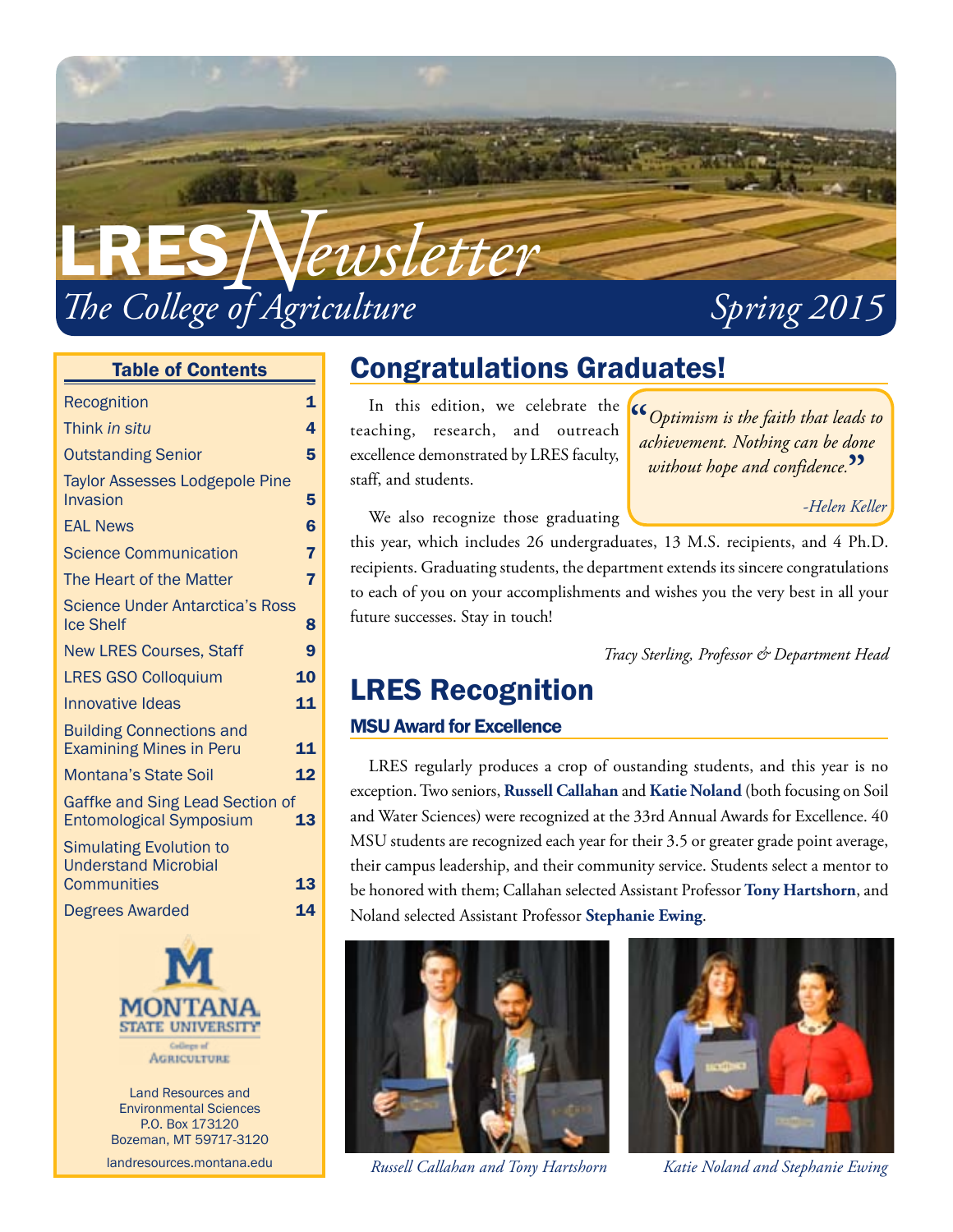# LRES Recognition

#### MSU Excellence in Service Awards

The MSU Employee Recognition Awards program was revised this year to honor those who emulate MSU's pillars of service excellence: Competence, Safety, Reliability, and Courtesy.

#### **Linda McDonald** was awarded the *Employee of the Year Award for Courtesy* and received a \$500 cash award and a gold

pin. As described by nominator Merry Paceley, "When it comes to students and faculty, Linda is a very good listener and is able to respond to questions with authority. When students or faculty leave Linda's desk, they are equipped with the information and resources that they need. When meeting with students for the first time, Linda spends time getting to know them, and with that information is able to better assess their needs. Linda's professional goal in life is to make sure that these students reach their goals; she supplies them with the information they need to succeed, and students are



empowered and expected to follow-through on their own. There are students who will attest that Linda was the reason that they were able to reach graduation; she was the catalyst for their success."

#### Faculty Excellence Awards

MSU's Faculty Excellence Awards ceremony in January recognized a wide range of accomplishments and contributions by MSU Faculty, with three of the awardees from LRES.



**Bill Inskeep** won the *Provost's Award for Graduate Research/Creativity Mentoring*, which recognizes both the depth and breadth of his role as a mentor to LRES graduate students. In 27 years, he has been the major advisor to 21 graduate students and published a paper in a peer-reviewed journal with almost every one of them.





**David Weaver** won the *Charles and Nora Wiley Faculty Award for Meritorius Research* for his investigations into combating the wheat stem sawfly, the most economicially destructive pest in Montana, and the orange wheat blossom midge, another pest posing significant threat to Montana's wheat industry.

#### NACTA Awards

The National College of Teachers of Agriculture (NACTA) Teaching Award of Merit recognizes those individuals whose efforts represent the very best in agricultural higher education and inspire all of use to achieve the highest levels of exellence. The department recognized the following awardees, chosen by the College of Agriculture, at our LRES Graduation Celebration in May 8th.





**Patrick Lawrence**, LRES PhD candidate, received the *NACTA Graduate Student Teaching Award of Merit*  for his impressive instruction across multiple teaching opportunities in the College of Agriculture and off-campus. He taught the College's undergraduate Weed Ecology and Management (ENSC 443) course, receiving excellent

evaluations, when his graduate advisor was on sabbatical leave last fall. He also taught a nine-week general environmental science course at Chief Dull Knife College on the Northern Cheyenne Indian Reservation last summer, in which he developed the hands-on curriculum and worked with students for six hours per day, with a large portion of the time in the field. He also regularly guest lectured about Precision Agriculture for our Sustainable Cropping Systems course, and he has been a teaching assistant for Soils. **Bruce Maxwell** is Patrick's Ph.D. advisor.

#### Promotion and Tenure



Congratulations to **Jack Brookshire** for earning tenure and promotion to Associate Professor. His achievement was recognized at President Cruzado's Celebratory Dinner on April 27th. Additionally, **Tony Hartshorn** earned retention. Please take a moment to congratulate our accomplished faculty! Please join

us as we continue our tradition of celebrating these milestones together at Colombo's on May 13, 2015 at 5:00 p.m.

#### Further Recognition



**Tony Hartshorn** received an award from the Campus Sustainable Advisory Council

for his commitment to and advocation for sustainable practices.



**Adam Sigler** received an award for distinguished service from the Montana

Rural Water Association for his contributions to water quality through education

and research for his in revamping the Well Educated program (an education program for well owners). This success would have been impossible without **Katie Kaylor**'s vital contributions to the program.



**Merry Paceley** completed the Leadership MSU program offered through the Office of President.



**Tina Widhalm** accepted an accounting position with ITC. She provided valuable

assistance to LRES for over 4 years and will be greatly missed.



**Byron Amerson**, a graduate student advised by **Geoff Poole**, received a travel grant award from The Graduate School. Byron will travel to Vancouver, WA in May to present his doctoral research at the Pacific Coast Salmon Recovery Conference.

**Alex Gaffke**, a graduate student advised by **David Weaver**, was awarded a scholarship from the Montana Weed Control Association.



**Katie Noland**, a senior focusing on Soil and Water Sciences, received a "Torley" Award for Community Involvement. Her volunteer service highlights her passion for the environment. Katie also received an award from the Campus Sustainable Advisory Council that recognized her leadership within the Network of Environmentally Conscious Organizations.



#### Au revoir to Lucy Marshall



The department bids a fond farewell to one of our outstanding professors, **Lucy** 

**Marshall**, who is returning home after an amazing nine years with MSU. Dr. Marshall will be directing a research program in Watershed Analysis at University of South Wales in Australia where she has been on a fellowship these past two years which allows her to be closer to her extended Australian family. Lucy says: "I truly loved working with the staff, students and academics at MSU. While it is difficult to leave the university, I leave with a wealth of experience and memories that have enriched my academic capacity." She will be appointed as LRES Affiliate Professor and plans to continue collaborating with MSU faculty.

**Get department news first.**  Follow us on Facebook to see press releases, seminar announcements, and other student and faculty news reminders.

> Find us on Findus on<br>Facebook

<sup>2</sup> LRES*Newsletter* Spring 2015 Spring 2015 LRES*Newsletter* <sup>3</sup>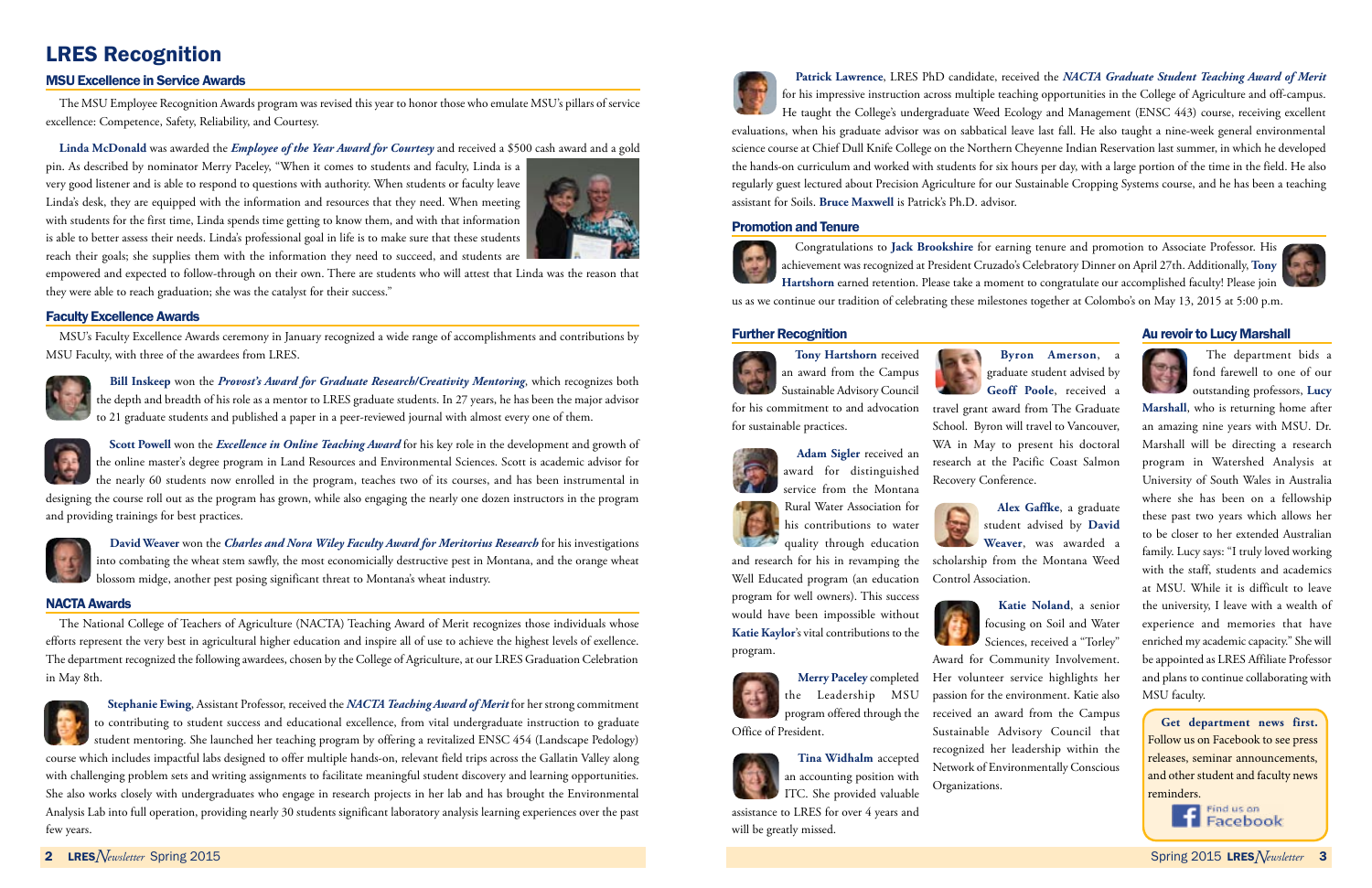# Think *in situ*: Let Nature be Your Guide

#### Faculty Spotlight: Dave Ward

After 21 years in the Microbiology Department and 17 years in the LRES Department, I reflect on where my career has taken me.

My main research emphasis has been to describe the composition, structure and function of photosynthetic microbial communities that form the colorful mats in the effluent channels of Yellowstone hot springs. My students and I have studied these mats as relatively simple, stable and, most importantly, *natural* model systems for understanding principles of microbial ecology.

In our Yellowstone research we study the present-day microbial communities formed by photosynthetic microbes that, like plants, do, or unlike plants, do not produce oxygen. The question we ask is whether we can learn how to differentiate fossil communities of these types. If we can, we will have a more precise way of connecting photosynthesis to the oxygenation of the Earth.

what nature has been telling me in my instructional programs, ranging from informal education projects in museums and Yellowstone, to formal undergraduate and graduate courses in Microbiology and LRES, to helping develop a one-of-a kind curriculum: traditions and continue these approaches Environmental Biology in LRES.

(and still are) not a part of the traditional Microbiology c u r r i c u l a

at MSU or anywhere else! As I transitioned to the LRES Department, I encountered

many colleagues who realized

I have attempted to incorporate realities. I tried to incorporate a natural Thus together we designed a curriculum that asked students preparing to be future environmental biologists to understand all organisms, large and small, based on principles of ecology, evolution and *in situ* physical/chemical way of thinking into my classes as well, attempting to counter the shortcomings of traditional curricula and courses we professors were guided by when we were students. It is my hope that the LRES faculty will transcend their disciplinary in their courses and curricula for the benefit of our students.

the necessity of these subjects for understanding the natural world. Yet, the traditional education of these environmental scientists had not acquainted them very much with microbial diversity, ecology and evolution!

A major mid-career event for me involved being introduced to subjects I had not been asked to study as a Microbiology student--ecology and evolutionary biology. These subjects research and instruction, strive for are the foundation of biology, yet were excellence in both, and where I could

I conclude that I am a lucky guy! I landed at a smallish state school in a beautiful place where I could balance

# Taylor Assesses Lodgepole Pine Invasion in Southern **Hemisphere**

can also drive microbial speciation, and

presenting the Ward Lab's results.

work hard and play hard. My "other office" has been Yellowstone National Park. I have been fortunate to receive nearly career-long funding from the National Science Foundation, NASA, and the Department of Energy Pacific Northwest National Laboratory. I have been able to travel the world demonstrating that geographic isolation *Octopus Spring, Yellowstone National Park*

As I begin to transition to retirement, I look forward to blending time for other interests with finishing what I started in my Yellowstone microbiology research program. I hope that my work on these natural model microbial communities will guide those working on other microbial communities toward a more natural view. I also look forward to continuing informal education projects that attempt to change the way people think about microorganisms.

*Dave Ward*

*Dave Ward instructing Camp Wilderness high school students at* 

# Outstanding LRES Senior & Outstanding Senior in College of Agriculture: Dionne Zoanni



Dionne graduates this semester earning a B.S. in Environmental Science with a concentration in Geospatial and Environmental Analysis and a minor in Soil Science with Honors, impressing her professors with her dedication to achieving tasks presented to her and her keen intellect. She has been a straight-A student during her last four semesters, during which she has taken a demanding upper-division curriculum, outperforming the graduate students in the classes. She has been continually on the Dean's list since 2012 and has been the recipient of numerous merit-based scholarships (MUS Honors, Hedegaard, Wagner-Heritage, Campbell Family).

Ms. Zoanni has also contributed heavily outside the classroom. She has been involved in the

American Indian Research Opportunities program, the non-profit HOPA Mountain Native Science Fellows program, and the American Indian Science and Engineering Society. She has contributed to the MSU research mission as a research assistant in Dr. Engel's soils research lab. Her summers have been spent putting into practice what she has learned here at MSU for the benefit of the Fort Peck Reservation, with two summers spent working as a watershed analysis assistant for the Office of Environmental Protection in Poplar, Montana.

Ms. Zoanni has been an outstanding student for MSU and we will be proud in the future to point to her as one of our graduates. She has been the kind of student an advisor uses as a role model for other students. The Department is very proud to name her "Outstanding LRES Senior" and the College's Outstanding Senior.

*Nominator, Advisor Rick Lawrence*

Island. In my quest to determine the drivers and impacts of lodgepole pine range here in Montana. invasion on ecosystems in the Southern Hemisphere, I traveled to New Zealand, Argentina, and Chile. Throughout my travels I was lucky enough to work with great international collaborators, which broadened my horizons and introduced me to different scientific approaches.

My research has brought me to a as invasion age and native vegetation flammable and fire-adapted lodgepole myriad of amazingly beautiful and type. As lodgepole invasions progress may alter fire behavior in a way that ecologically fascinating sites around the and become dense, we see lower native Southern Hemisphere from the monkey plant species diversity than in similar is detrimental to native plants. This is puzzle forests of southern Chile to the uninvaded areas. The same pattern was beech forests of New Zealand's South observed where lodgepole encroaches into sagebrush shrublands in its native

Through my research, we discovered that patterns of pine invasion vary from site to site and depend on factors such

One of the main concerns in the Southern Hemisphere is that the promotes its own growth after fire and a particular concern as fire frequency is predicted to increase in our study sites due to climate change. Our results suggest that lodgepole invasion does increase wildland fire fuel loads, which could result in higher severity fires in densely invaded areas.

While my study is drawing to a close, I am confident that the connections and experiences gained throughout my project will prove invaluable in my future career.

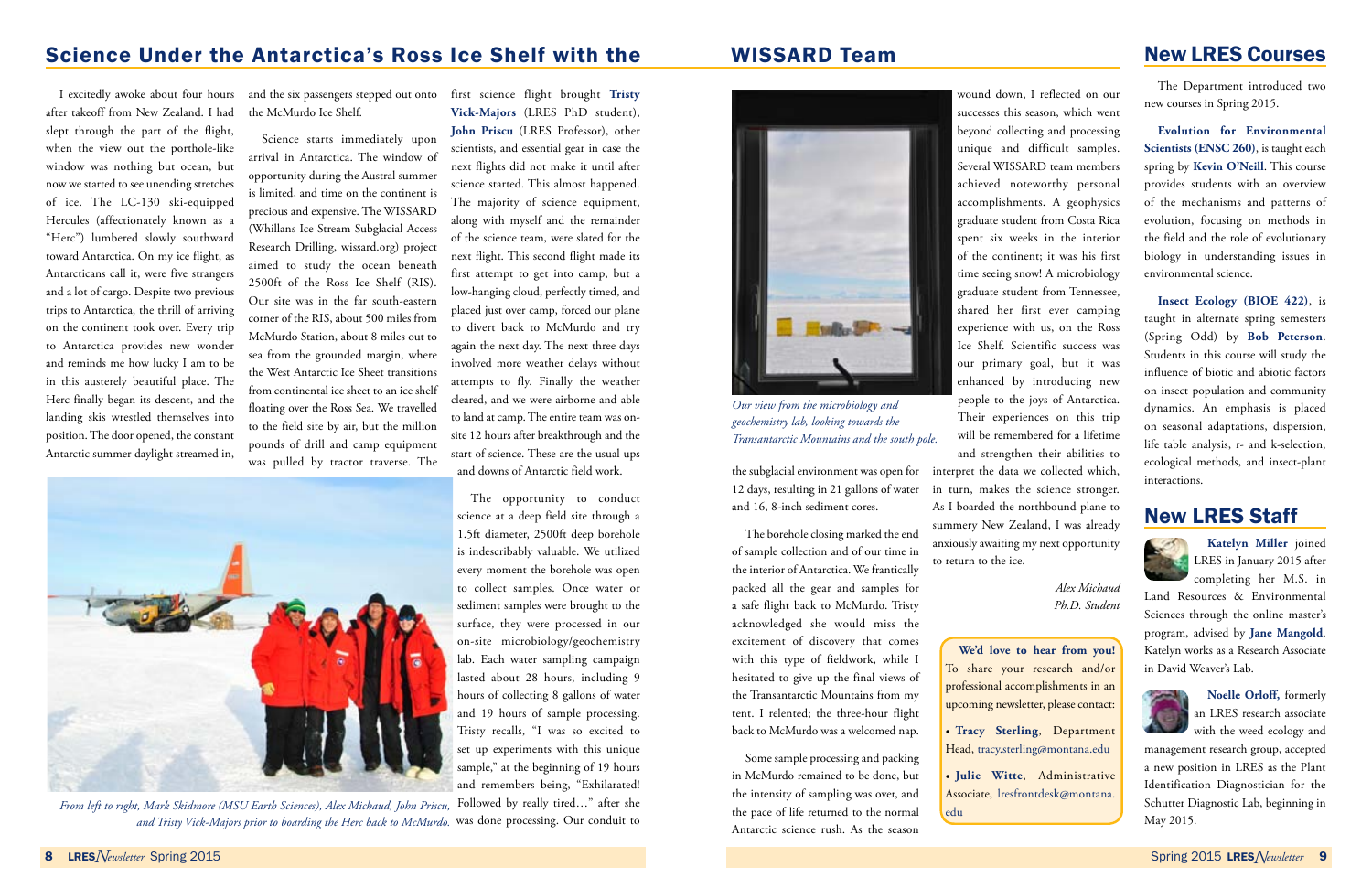# Building Connections and Examining Mines in Peru

In November 2014, **Tony Hartshorn** and his graduate student **Deicy Sánchez** traveled to Peru to participate in the 20th Latin American Congress of Soil Science in Cuzco and to conduct some technical and academic activities.

environmentalists, and to evaluate the applicability of Sánchez's master's



During the first week, Hartshorn and Sánchez visited the four most important mining projects in Cajamarca: The Zanja, Tantahuatay, Colquirrumi, and Yanacocha, which is the largest gold mine in Latin America. The goal of their visit to these mines was to evaluate the reclamation efforts that are being developed in this part of Peru, to look for future opportunities for collaboration between LRES and Peruvian project in these mines. They also met with universities and important institutions of the city of Cajamarca interested in conducting environmental projects. *Tony pointing out the reclamation donde by Colquirrumi Mining Company*

> Between their activities, Harshorn and Sánchez also gave some talks in universities and on major local television media. As a result of this visit, important academic and social interest links have been established between these Peruvian institutions and LRES-MSU. The department expects to continue to develop these relationships, and perhaps establish an exchange program.

> > *Deicy Sánchez*



*local TV station in Cajamarca* 

### New Graduate Students Spring 2014

**Ph.D. Ecology & Environmental Sciences** *Joseph Amiotte Advisor: Bob Peterson*

> *Andrew Bobst Advisor: Rob Payn*

*Keenan Brame Advisors: Tim McDermott & Anne Camper*

> *Badamgarav Dovchin Advisor: Tony Hartshorn*

**M.S. Land Resources & Environmental Sciences** *S. Katie Fogg Advisor: Geoff Poole Robert Walker*

*Advisors: Perry Miller & Cathy Zabinski*

**M.S. Entomology** *Dayane Reis Advisor: David Weaver*

#### **M.S. Land Resources & Envrionmental Sciences (online)**

*Megan Couser Whitefish, MT*

*Emily Price Dana Point, CA*

*Ricardo Segovia Vancouver, BC, Canada*

> *Zaddy Tofte Big Sky, MT*

# GSO Activity: 5th Annual LRES Research Colloquium

On April 20 the LRES Graduate Student Organization (GSO) hosted a successful 5th Annual LRES Research Colloquium. This is the key LRES function that provides students, staff, and faculty a snapshot of the impressive diversity of research being conducted within the department. The event offered 27 students the opportunity to present their research via talk or poster and socialize over hors d'oeuvres and drinks in a professional meeting-

The colloquium

session followed by oral presentations and finished with a thought-provoking keynote talk by National Park Service wolf biologist, Doug Smith. Also, the raffling off of an array of great door prizes generously provided by local businesses added a fun element to the afternoon.

One new addition this year was an oral presentation competition presided over by judges Mike Ivie, **Jane Mangold**, and **David Weaver**. Although the high quality of all of the presentations made it difficult to decide, **Deicy Sanchez** and **Alex Gaffke** took home the first and second place iPad Air awards, respectively. Congratulations Deicy and Alex and thanks to all oral and poster presenters on a job well done! Many thanks to the judges who kindly donated their time, and to the LRES department and the Office of Activities and Engagement who generously funded the event.

> *LRES GSO Officess: Chris Brown, Collin Preftakes, Nar Ranabhat, Stephen Johnson, & Subodh Adhikari*

# Innovative Ideas from Researchers and Ranchers



*Above: Judges David Weaver, Jane Mangold, and Mike Ivie (PSPP)*

The Quivira Coalition works to build economic, environmental, and social capacities of rural western communities. Attending the Coalition's annual conference provided me with an opportunity to learn from on-the-ground land managers sharing innovative and positive solutions for rural and agricultural issues in the Western U.S. and beyond. This strengthened my knowledge base and provided me with new tools for my graduate research and the LRES course I instruct, NRSM 421 (Holistic Thought and Management). Similar to holistic management, the farm management goal and plan focus on improving system processes. I also met others involved with holistic management education, including Professor Rob Rutherford, who started the holistic management course at Cal-Poly. We enjoyed sharing and exchanging teaching techniques for our two courses. The Quivira Conference offered me the chance to learn

The owner of a small family organic produce farm in central California shared methods to improve ecosystem resilience.

A father and son team shared their success with improving land health on their farm in North Dakota by focusing on problems rather than treating symptoms. This illustrates how concepts taught in LRES can be applied in real life with positive ecological, economical, and social outcomes. from motivating presentations, see the positive management outcomes of progressive on-the-ground practitioners, and engage in meaningful conversations with others involved in sustainable resource management of our western landscapes. *Lora Soderquist*

*M.S. Student*



*Left: first place oral presentor, Deicy Sánchez, and her advisor, Tony Hartshorn.*

#### *Right: second place oral presentor, Alex Gaffke, and his advisor, David Weaver.*

*Below: Jeff Patriarche presents "Autonomous Lake Profiling System Sheds Light on Antarctica's Polar Night"*

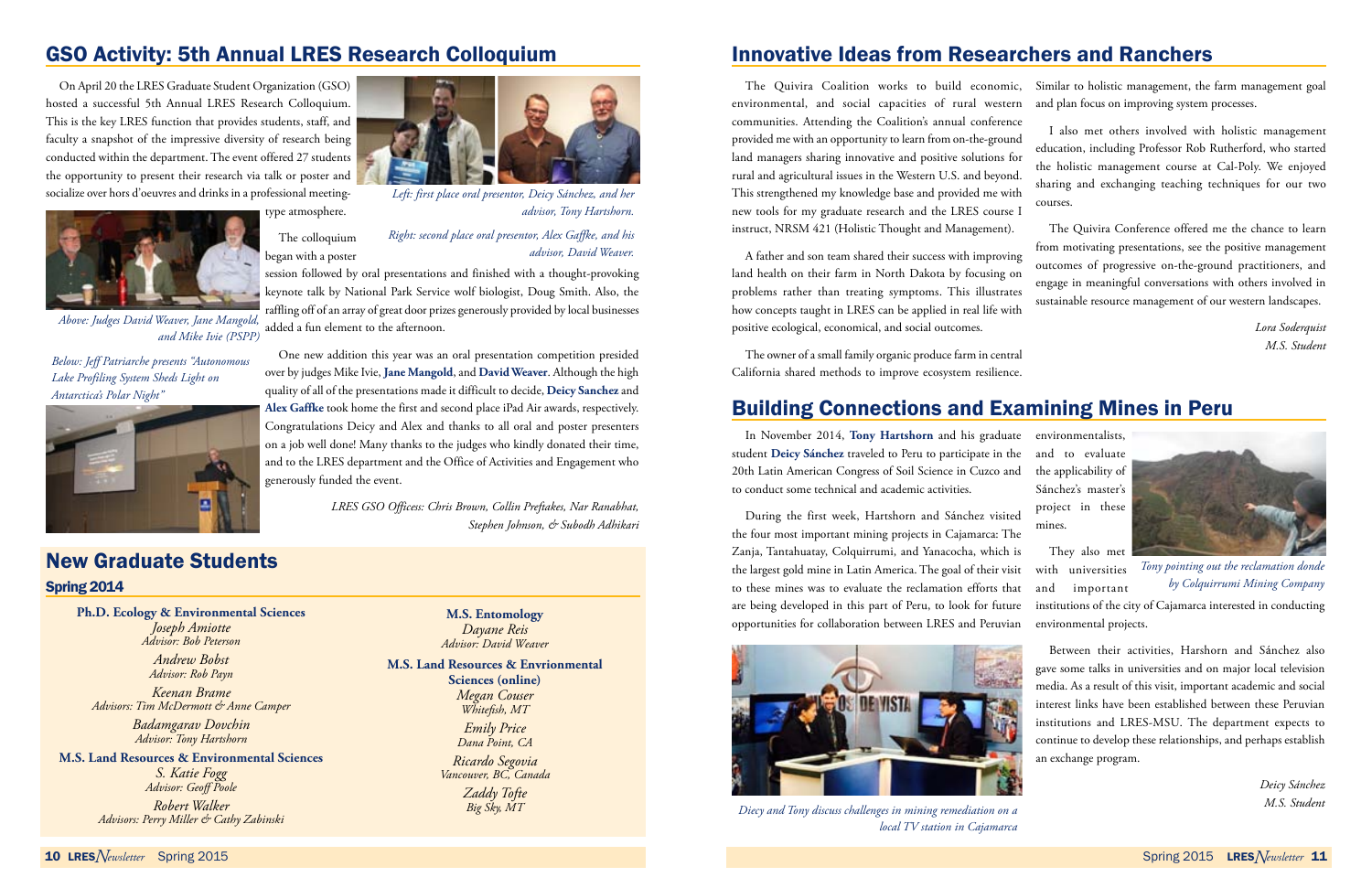## Research in Pictures

# Gaffke and Sing Lead Section of Entomological Symposium

Montana State University doctoral candidate **Alex Gaffke** and Rocky Mountain Research Station Research Entomologist **Sharlene Sing** organized and led a half-day symposium during the 62nd Annual Meeting of the Entomological Society of America, held November 16-19th in Portland, OR. Their symposium, "Classical Biological Control of Invasive Plants: Complex Challenges, Semiochemical Solutions" was 3,400. competitively selected by section symposium leadership. University faculty, graduate students and agency scientists delivered a total of ten presentations on the role of chemical ecology in invasive plant biological control programs. Topics ranged from identification and development of pheromones, to predicting host range of biological control agents, to induced resistance in invasive plants. The overall meeting had more than 1,000 presentations with an attendance exceeding *Alex Gaffke, Ph.D. Student*

### Montana 22nd State with a State Soil

#### Dozens of LRES-Connected Montanans Show Their Support

On February 3, 2015, more than designated symbols such as 50 fourth-graders from Longfellow Elementary School in Bozeman traveled to Helena to testify in support of Senate *neglecta*), the state flower Bill 176 before the Senate Agriculture Committee. This bill aimed to designate the Scobey soil series (technically, a fine, smectitic, frigid Aridic Argiustoll) as our State Soil, making Montana just the 22nd state with a legislatively designated State Soil.

The Senate Agriculture Committee Lehnhoff, Phineas Fischer, narrowly approved the bill (6-5), which then passed out of the full Senate, an amazing amount about over to the House. In late March, the soils and the legislative process, guided fourth grade students returned to Helena to testify before the House instructor in MSU's Honors College, Agriculture Committee. This committee as well as **Jerry Nielsen**, an emeritus unanimously approved the bill 22-0, professor from our department. Two passing it to the House for a vote. The fourth grade teachers, Kristin Sigler and House passed the bill on April 9. Gov. Debbie Nelson, shepherded the students Steve Bullock will travel to Longfellow all year, an effort nicely chronicled on May 7 for a ceremonial signing of at http://montanasoil.weebly.com/. the bill into law. This timing is perfect: Other LRES faculty with behind-thein December 2013, the United Nations scenes roles included **Cliff Montagne**, General Assembly passed a resolution declaring 2015 the International Year of Soils.

the state bird (the Western meadowlark, *Sturnella*  (the bitterroot, *Lewisia rediviva*), and the state tree (the ponderosa pine, *Pinus ponderosa*).

The fourth grade "Soil Scouts" (including three "LRES kids": Kai Cooper Hartshorn) learned



primarily by Douglas Fischer, a part-time **Stephanie Ewing**, **Erik Lehnhoff**, and **Tony Hartshorn**.

Dozens of others associated with

students **Katie Noland**, who testified in Helena, and **Jacob Hoffman** and Nathan Norby, who helped the scouts with video work. Ashley Kroon, **Ryan Jennings**, **Sam Atkins**, **Tucker Colvin**, **Erik Anderson**, **Russell Callahan**, Nate Looker, Justin Martin, and **Hannah Johnson** facilitated handson introductions for 55 fourth graders in the Fall with support from LRES Department Head **Tracy Sterling** and Plant Growth Center Director David Baumbauer. More than a dozen parents (including Bozeman Representative Tom Woods), Bozeman Senator JP Pomnichowski (author of SB176), numerous LRES (and "Plant and Soil Science") alumni, and the Bozeman School District supported these soil literacy efforts.

*Tony Hartshorn & Douglas Fischer*



*Our crew of 52 soil-savvy students enjoy many of Montana's natural resources that are grounded in soil. From the grass in our soccer fields to the trail winding its way to Bozeman's M, our favorite activities are rooted in the soils of Montana. In soil grows the essence of Montana, and we believe soil is the "living skin" of our great state.*

## Simulating Evolution to Understand Microbial Communities Wood Reports on IGERT Internship

travel to Middletown, CT for a monthlong internship in Fred Cohan's lab at Wesleyan University to work on a project that is integral to my research. Cohan and his colleagues have developed a



I was granted the opportunity to species (ecotypes) in a sample of DNA. in that same time frame. While the Since the identification of closely related, ecologically distinct populations within a microbial community is complicated by the lack of phenotypic differences, this tool for gaining a better understanding hot spring in Yellowstone National Park.

> the number of bacterial



Prior to my work on the program during the internship, it would take about a week to run the simulation on a small dataset containing only 200 sequences of DNA. Since modern DNA sequencing methods can easily produce a thousand times that number of Resources and Environmental Sciences sequences from a single environmental Department, and my advisor **Dave**  sample, my goal for the internship was **Ward**. to increase the speed of the program so that it could handle a million sequences

program has been an extremely useful sequences in four days. Ongoing work to of the structure of the community of simulation should allow for this goal of bacteria living in an alkaline siliceous analyzing a million sequences in a week goal of handling a million sequences in a week has not yet been realized, the most recent version of the program had no problem analyzing almost 200,000 replace the slowest remaining part of the to be realized.

> Traveling to Middletown to work closely with Cohan and his colleague Danny Krizanc would not have been possible without financial help from **Bill Inskeep** through the NSF IGERT program, **Tracy Sterling** of the Land

> > *Jason M. Wood, Ph.D. Student*

*Jason treks through Yellowstone conducting research*

> *Madi Nixon and Ali Thornton, undergraduates, assess weeds on sweet clover plots at Big Sandy, MT*





*Above: Governor Steve Bullock signs SB176 into law at Longfellow Elementary on May 7, 2015.*

*Soil is essential to many quintessential Montana industries. If you think about it, in addition to the food we eat, even cattle grow on soil.*

*Below: Cliff Montagne teaches Longfellow students about soils; note Scobey monolith to his right.*



*Agroecology major Talinna Appling sampling Locoweed plants at the Post Farm to collect RNA for determining differential gene expression*

<sup>12</sup> LRES*Newsletter* Spring 2015 Spring 2015 LRES*Newsletter* <sup>13</sup>